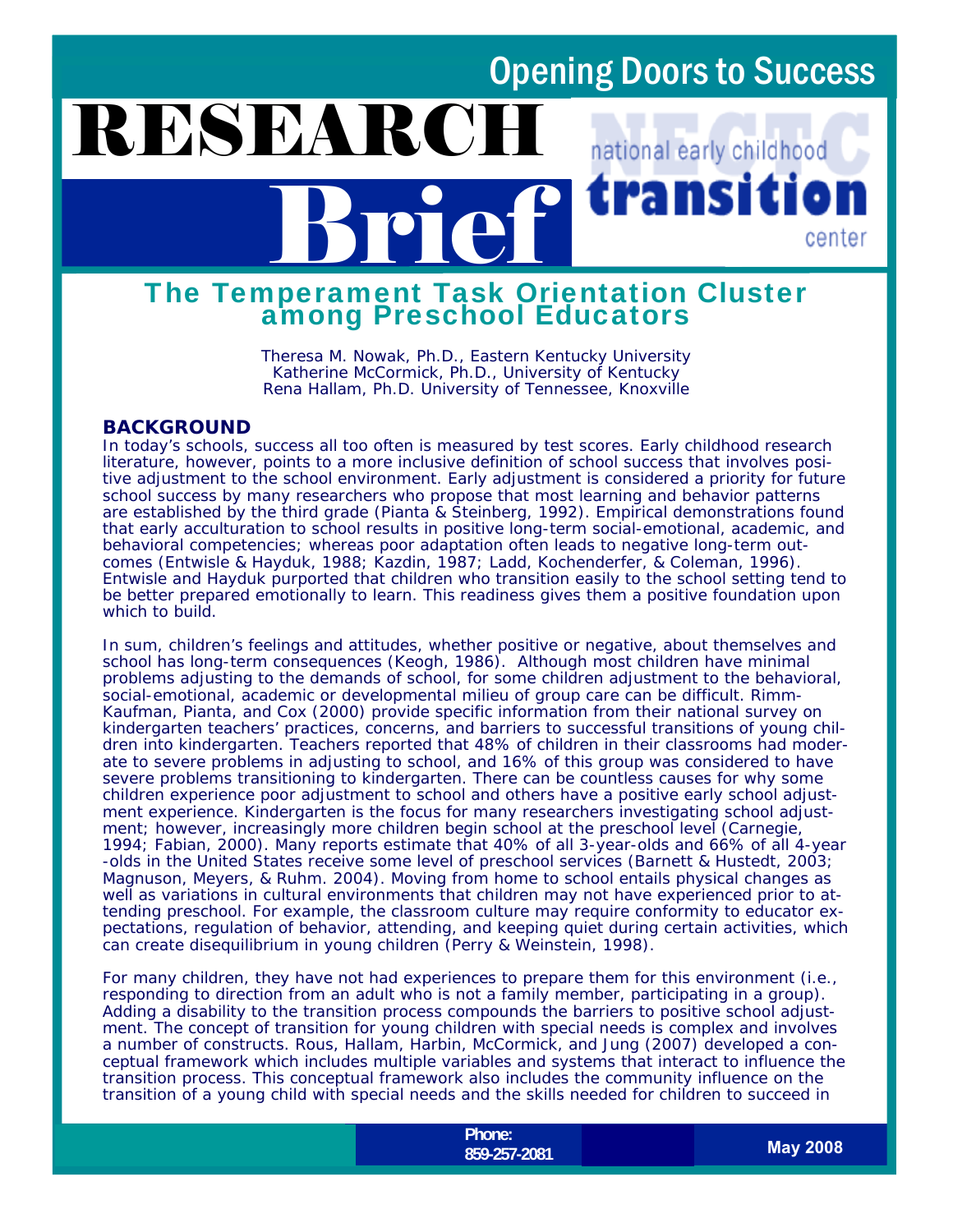

center

having a positive adjustment to school (Figures 1 & 2; Rous, Harbin, & McCormick, 2006). (Note: A complete description of the transition conceptual framework can be found on the NECTC website in the paper titled: *The transition of young children with disabilities: A conceptual framework).* These skills include the ability of children to adapt, engage, and develop in school environments that are supported by appropriate preparation for the environment, as well as the interactions between the child and provider once the child enters the new environment.



#### **TEMPERAMENT**

**Child-Educator Relationship and Temperaments.** The school environment in which preschool children interact affects their degree of fit and their adjustment to school. Dissimilarities between children and their educational environments can involve both context and educator (adult) characteristics. Through the adult/child relationship, educators teach children to behave, interact with peers, and adapt to the school culture. These regulatory aspects of development are amenable to change at a young age. Thus, the educator/child relationship can serve either to facilitate or inhibit children in learning to expand and modify coping strategies in order to be successful in the school environment. Furthermore, a child's temperament influences this relationship. For example, Kean (1997) found that positive interactions between educators and children increased when children were rated by their teachers as having easy temperaments. On the other hand, in a study of 104 first grade children, Martin, Olejnik, and Gaddis (1994) reported that children with specific temperamental characteristics had increased problems with school performance. These behaviors included low task orientation (i.e., high activity, high distractibility, and low persis-

**page 2 May 2008** *May 2008*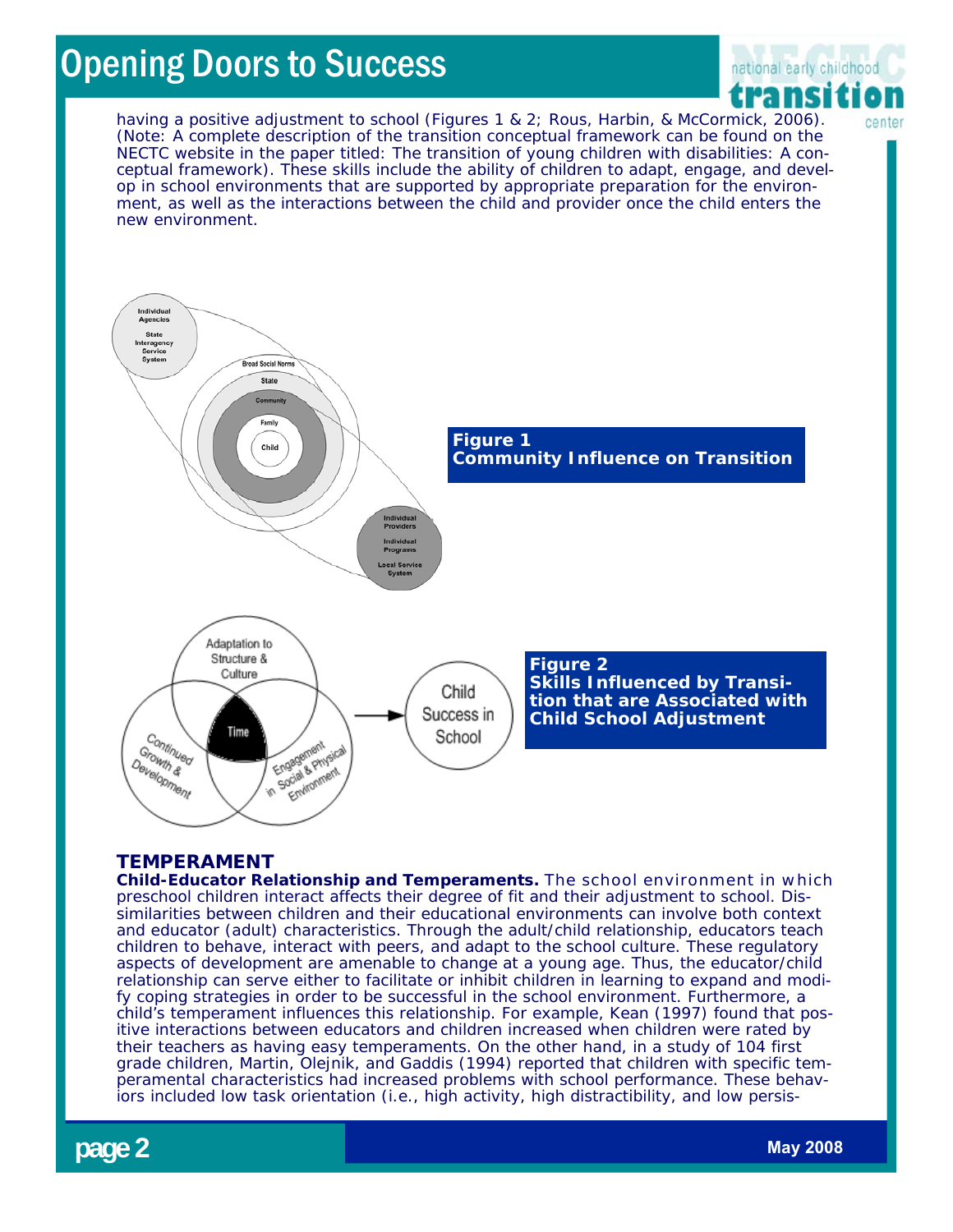

tence/attention span), low flexibility (i.e., negative quality of mood, low approach to new stimuli, and low adaptability), and high reactivity (i.e., low threshold to stimuli, high intensity of reaction, and negative quality of mood). These data have been supported and replicated in other studies (Carey & McDevitt, 1995; Keogh, 2003).

#### **TASK ORIENTATION TEMPERAMENT PROFILE**

A temperament profile consists of dimensions in which a person is rated along a temperament continuum. Exhibited behaviors that are high or low on a dimension often are the bases for how a person is described. Studying only a specific dimension of temperament, however, yields only limited information about a person's temperament profile. Temperament researchers have combined statistical techniques such as factor analyses and data collection methods such as observation to cluster dimensions of temperament as a means of better describing temperament profiles. For example, task orientation is a cluster that is based on specific temperamental characteristics and represents success in, or problems with, achievement and school performance. Martin and Bridger (1999) and McClelland and Morrison (2003) suggested that temperament characteristics that allow children to focus, be interested, and pay attention, are associated with higher academic scores and positive school adjustment, including adjustment in preschool. In addition, Mobley and Pullis (1991) found that educators rated young children who exhibited high task orientation abilities and low reaction to environmental stimuli as having the most positive behavioral interactions in their classroom environments. As noted by Keogh (2003, p.63), most researchers agree upon three temperament dimensions that are associated with a temperament – achievement relationship: activity, distractibility, and persistence. A child who is described as having a high task orientation temperament profile would have high persistence/attention span, low activity, and low distractibility. This cluster has been found to be positively associated with intelligence, motivation, social skills, academic performance, and working to potential (Keogh, 1994 & 2003; Martin, Olejnik & Gaddis., 1994).

The research on task orientation and its relationship to academic performance has focused primarily on children. There are few published studies on adult temperament. In fact, the majority of the temperament literature that has been published in the United States focuses on children and adolescents. There have been no published studies which investigate the task orientation of teachers. The importance of assessing educator temperament, however, is supported in research literature. Pullis (1989) and Keogh (2003, p. 139) pointed out that educators' awareness of their own temperament can help in understanding the various relationships they have with their students. These authors suggest that if educators are aware of their behavioral styles and how they interact with others, this self-understanding would allow them to identify variables that facilitate a good fit for child learning as well as variables that are barriers to optimal child outcomes.

#### **STUDY**

Child and educator temperament data were collected within the National Early Childhood Transition Center (NECTC) multi-state longitudinal research study that investigated the relationship of transition practices for children with special needs and school outcomes. The purpose of this study was to identify components of transition that influence school adjustment. The component of the study presented in this Research Brief focuses on temperament. The research question was "Are the temperament dimensions of activity, distractibility, and persistence that form a task orientation structure for children also found with an adult population of preschool educators?" Given that a task orientation temperament cluster indicates success in school for children, it was hypothesized that these same temperament dimensions would be found among educators who value school success and would be attracted to a work environment whose goal was school success and an environment that matched their temperament profile.

Data were collected from 94 preschool educators across five states. These educators served as special education or general education preschool service providers who had an average of ten years of experience working with at least one child with special needs. These teachers served 228 children, ages three to five, who had been identified at some point in their lives

**page 3 May 2008** *May 2008*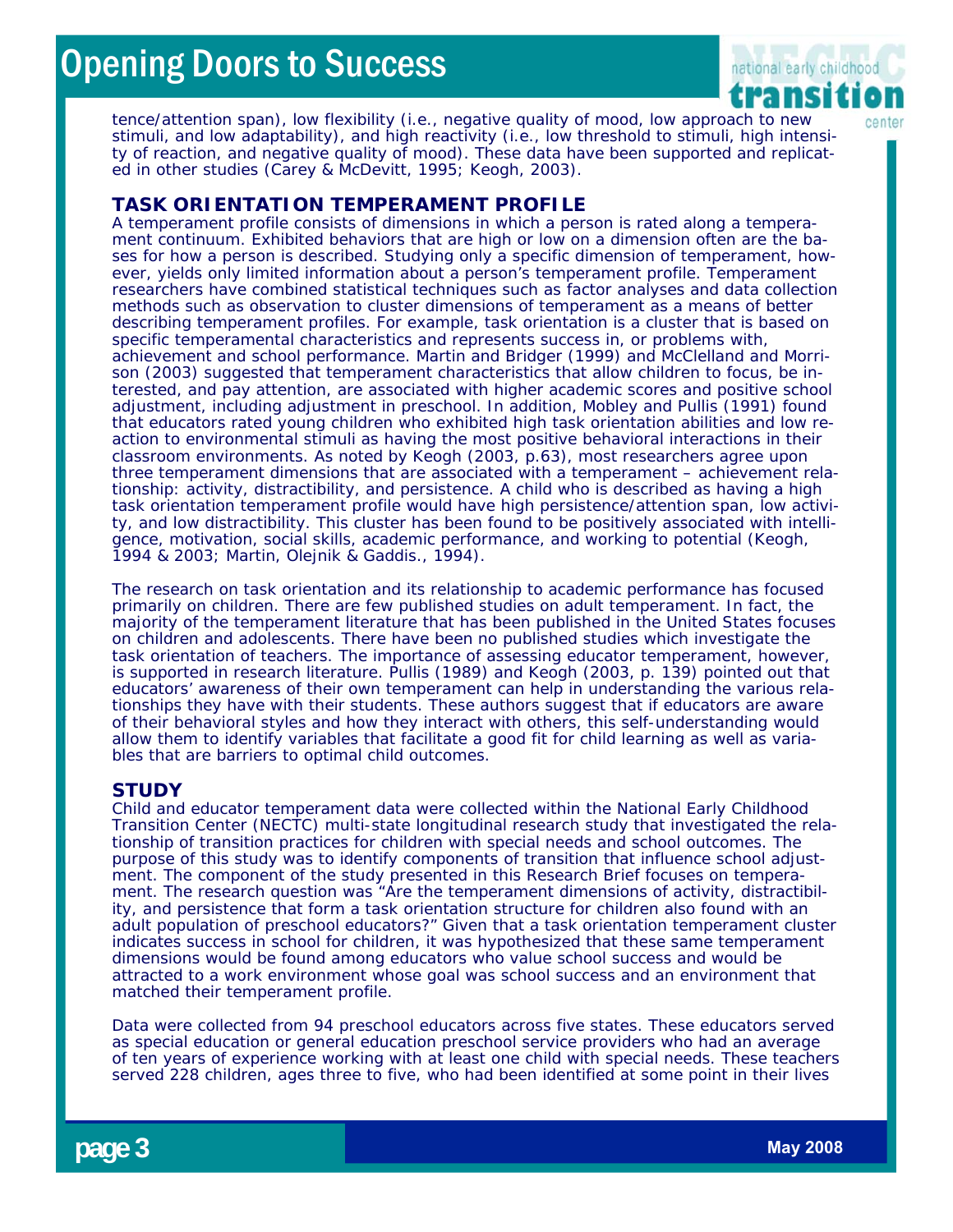

as eligible for early intervention or preschool special education. Table 1 presents the demographic aspects of the preschool educator sample.

**Analyses.** A factor analysis was conducted with 15 of the 54 items of the Dimensions of Temperament Scale-Revised (DOTS-R) that make up the task orientation structure: Activity Level – General, Distractibility, and Persistence. A two-factor solution was

| Table 1. Educator Demographics (N=94) |            |
|---------------------------------------|------------|
| <b>AGE</b> (median)                   | 40.5 Years |
| <b>EXPERIENCE (median)</b>            | 10 Years   |
| GENDER (%)                            |            |
| Female                                | 97.5%      |
| <b>RACE / ETHNICITY (%)</b>           |            |
| African American                      | 9%         |
| Asian American                        | 1.5%       |
| European American                     | 78.5%      |
| Latino/a                              | 5.5%       |
| Multiracial                           | 2.5%       |
| Other                                 | 2%         |

found using 14 items that loaded as Activity and Distractibility/Persistence. Item to subscale reliabilities for each factor were then conducted and found to be highly reliable (.83 and .81 respectively). Reliability of the two factors (subscales) in relation to the task orientation profile (scale) also was high (.84). Finally, a correlation among the subscales and scale showed moderate to high association for both activity (.87) and distractibility/persistence (.79). These analyses indicated that educator temperament dimensions of low activity level, high persistence, and low distractibility highly correlate as the temperament cluster identified in research literature as a task orientation temperament structure. These results indicate that a task orientation temperament profile exists among this sample of preschool educators similar to the task orientation profile found among preschool children with special needs.

#### **IMPLICATIONS**

With so many preschool-age children receiving early care and education outside of the home, it is important to consider both child and adult temperament during the transition from home to center-based preschool services and from preschool to kindergarten. Child and educator temperament styles should be considered in all aspects of transition: when reaching forward to decide the best child-educator match in the new setting; when reaching back to review the facilitative and inhibitive aspects of the sending environment; and when reaching out to the transition activities to ensure that they represent a good match between the child's and adult temperaments.

As part of the transition process, families and professionals can address the issue of temperament as a way to facilitate school adjustment. Children with high task orientation temperament profiles, for example, might find that environments that allow time for children to work either alone or with others who are equally focused on a project without disruption may be a better match than environments where there are scheduled activity changes. To illustrate this, imagine a high task oriented child who is engaged in building a structure with blocks and has a particular goal in mind and s/he becomes frustrated when asked to transition to another activity prior to completion of the structure. A teacher with a similar temperament would understand this preference and would, perhaps, allow for completion. This hypothesis, however, has not been tested. Therefore, further research is needed to determine the relationship of temperament profiles between children and the adults with whom they work.

Although temperament research spans nearly 40 years with specific research on the role temperament plays in the schools beginning about 25 years ago, the institution of temperament assessment in the schools has not occurred; evidenced by the few published assessment instruments that measure temperament. With large numbers of young children entering center based care during their preschool years and the short- and long-term needs for

**page 4** *May 2008 May 2008*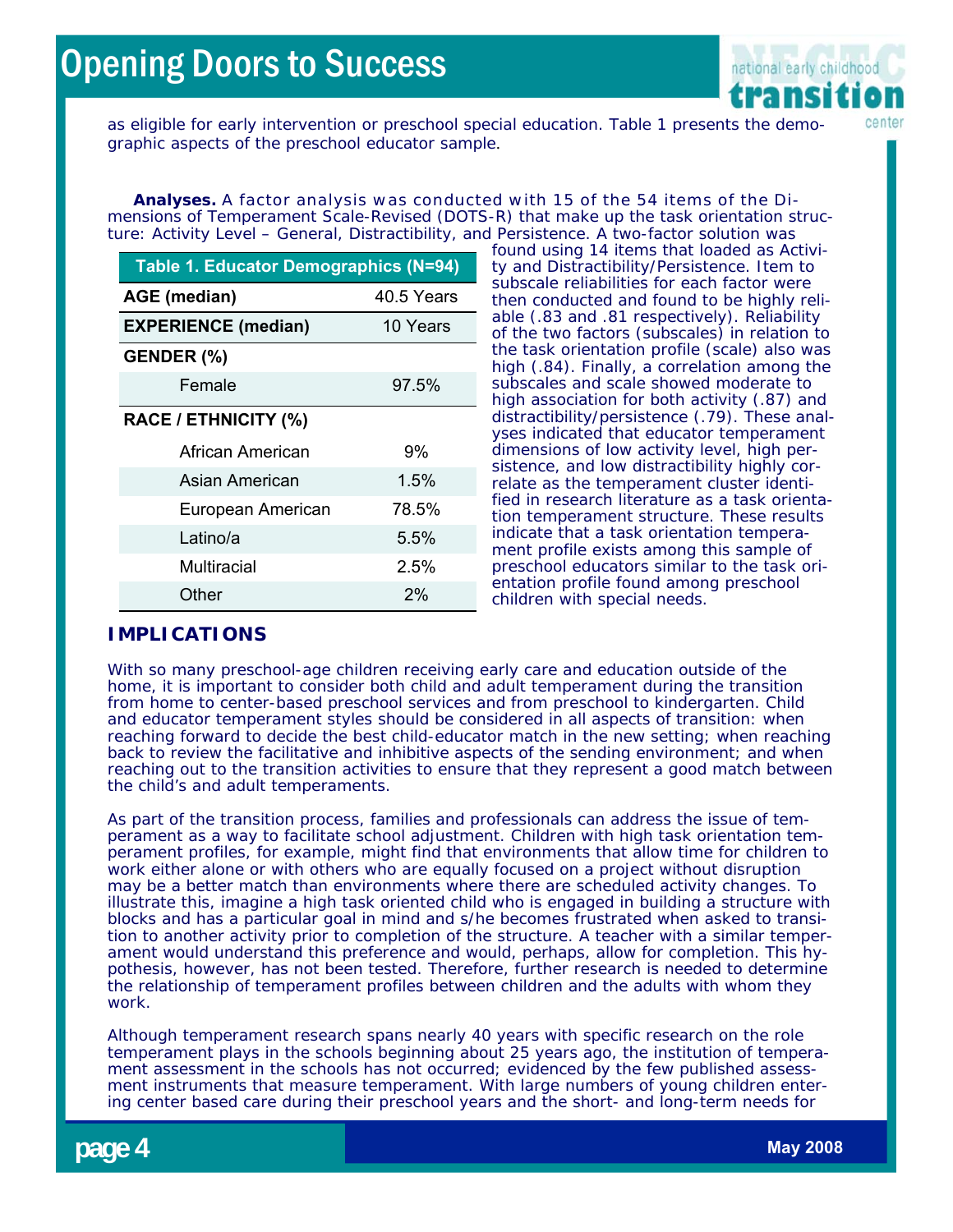

positive transitions and adjustment to these new settings, it is prudent to consider how children's and educator's temperaments interact in facilitating children's development. Specifically, the task orientation temperament profile found to be positively associated with school success for students in elementary, middle, and secondary schools may play an even larger role for young children who have not yet matured sufficiently to compensate for their temperamental attributes in order to resolve poor goodness of fit with adults and peers. Concurrently, there is still much to learn about the role temperament plays in preschool environments, and in particular, with preschool children with special needs. Additional research on the interaction between child and educator temperament and the inclusion of this information when planning transitions would provide evidence-based support that is currently lacking in the study of temperament.

Implications of these results can be applied on multiple levels. On the direct service level, matching educator and child temperaments would benefit both child and adult because of the bi-directional interactive relationship that plays a significant role in children's transition and ultimate success in preschool. On administrative and personnel preparation levels, embedding temperament concepts when training and recruiting educators can add depth to these processes and support successful recruitment and retention. Finally, on a research level, further investigation will help to determine how preschool educators with specific temperament profiles (i.e., high, moderate, and low task orientation) interact differentially with young children of various temperament profiles. In summary, findings from this study will assist in broadening our knowledge about the specific goodness of fit characteristics between children and their preschool environment that facilitate positive transitions when considering the educator task orientation temperament cluster as a dimension of the preschool environment.

#### **References**

Barnett, W. S., & Hustedt, J. T. (2003). Preschool: The most important grade. *Educational Leadership, 60,* 54-59.

Carey, W. B., & McDevitt, S. C. (1995). *Coping with children's temperament: A guide for professionals.* New York: Basic Books.

Carnegie Corporation of New York (1994, April). *Starting points: Meeting the needs of our youngest children.* New York: Author.

Fabian, H. (2000). Small steps to starting school. *International Journal of Early Years Education, 8,* 141-153.

Entwisle, D. R., & Hayduk, L. A. (1988).

Lasting effects of elementary school. *Sociology of Education, 61,* 147-159.

Kazdin, A. E. (1987). Treatment of antisocial behavior in children: Current status and future directions. *Psychological Bulletin, 102,* 187-203.

Kean, J. (1997). Teacher ethnotheories and child temperament: Impact on classroom theories. *Australian Journal of early Childhood, 22*(3), 13-18.

Keogh, B. K. (1994). Temperament and teachers' views of teachability. In W. B. Carey & S. C. McDevitt (Eds.), *Prevention and early intervention: Indi-*

**page 5 May 2008** *May 2008*